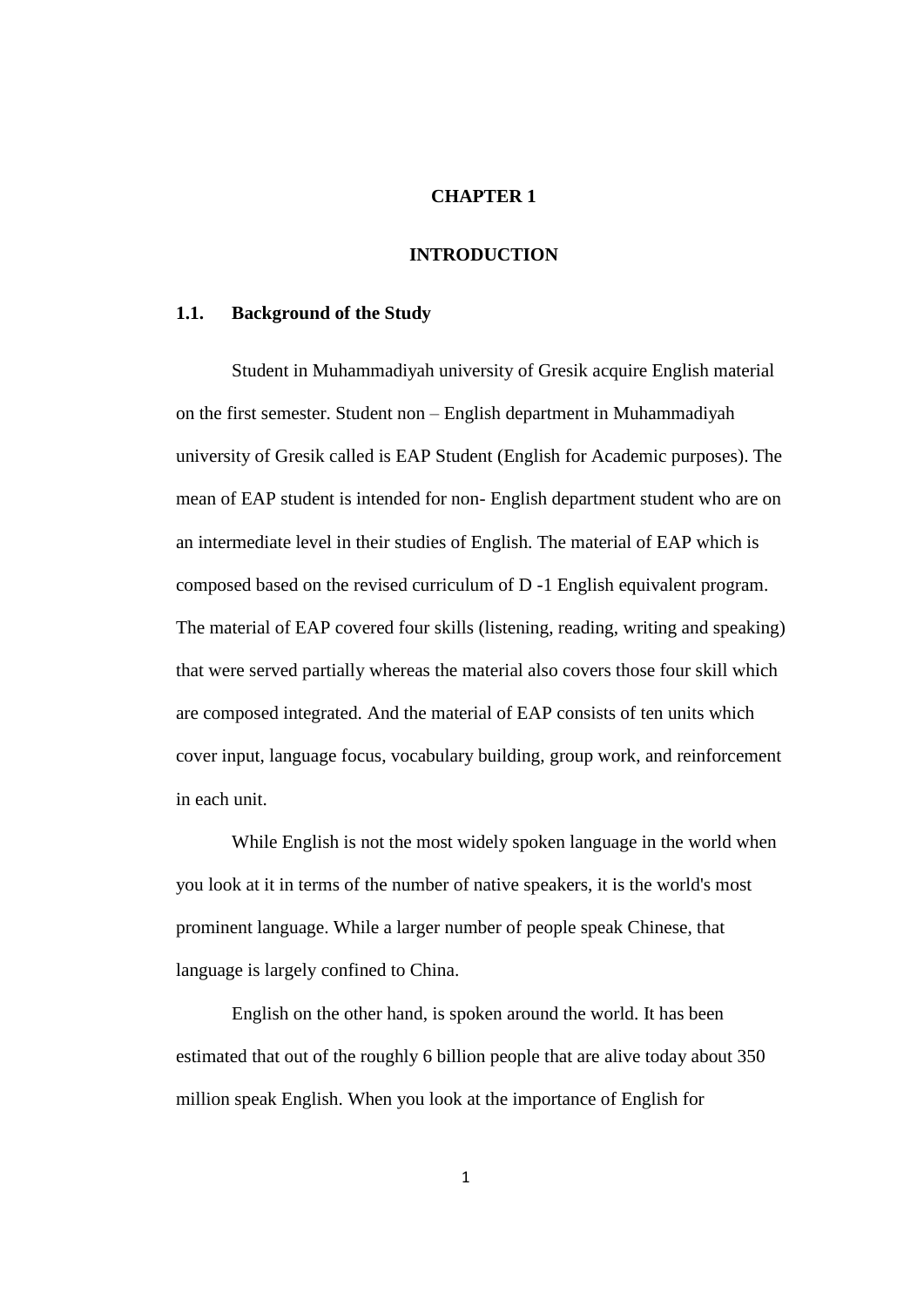International Business, you must look at more than just the number of people who speak it. You must also look at what the language is used for.

English is the ideal language for many governments around the world, and it is also prominent in business, education, world news, and communication. If you wish to be successful in International business, learning English is incredibly important. In many places such as Asia, Africa, and South America, the ability to learn English will determine who will increase their living standards, and who will remain in poverty. There are a number of powerful tools that have allowed more people to learn English than ever before. One of these tools is the Internet. English has become the de facto international language of business and technology, management students have to face this fact while they are students, since books, papers, handbooks, journals, etc. written in English are included in their reading lists, and after graduation, because one of their most valuable resources will be English at the labour market.

However, at Muhammadiyah university of Gresik, its Management Department students have been described as low-competent in the English language especially in TOFL and their skill of English. The writer views were based on preliminary interviews with some English language teachers at Muhammadiyah University of Gresik and some Management graduates, who graduated from the Faculty of Management Department. They thought that the Management students complete their study without any benefit from the English language course they have taken at the job. This is because, according to them, the Management graduates still face a lot of difficulties in using the language. As a result of their poor performance in English, most of the Management Department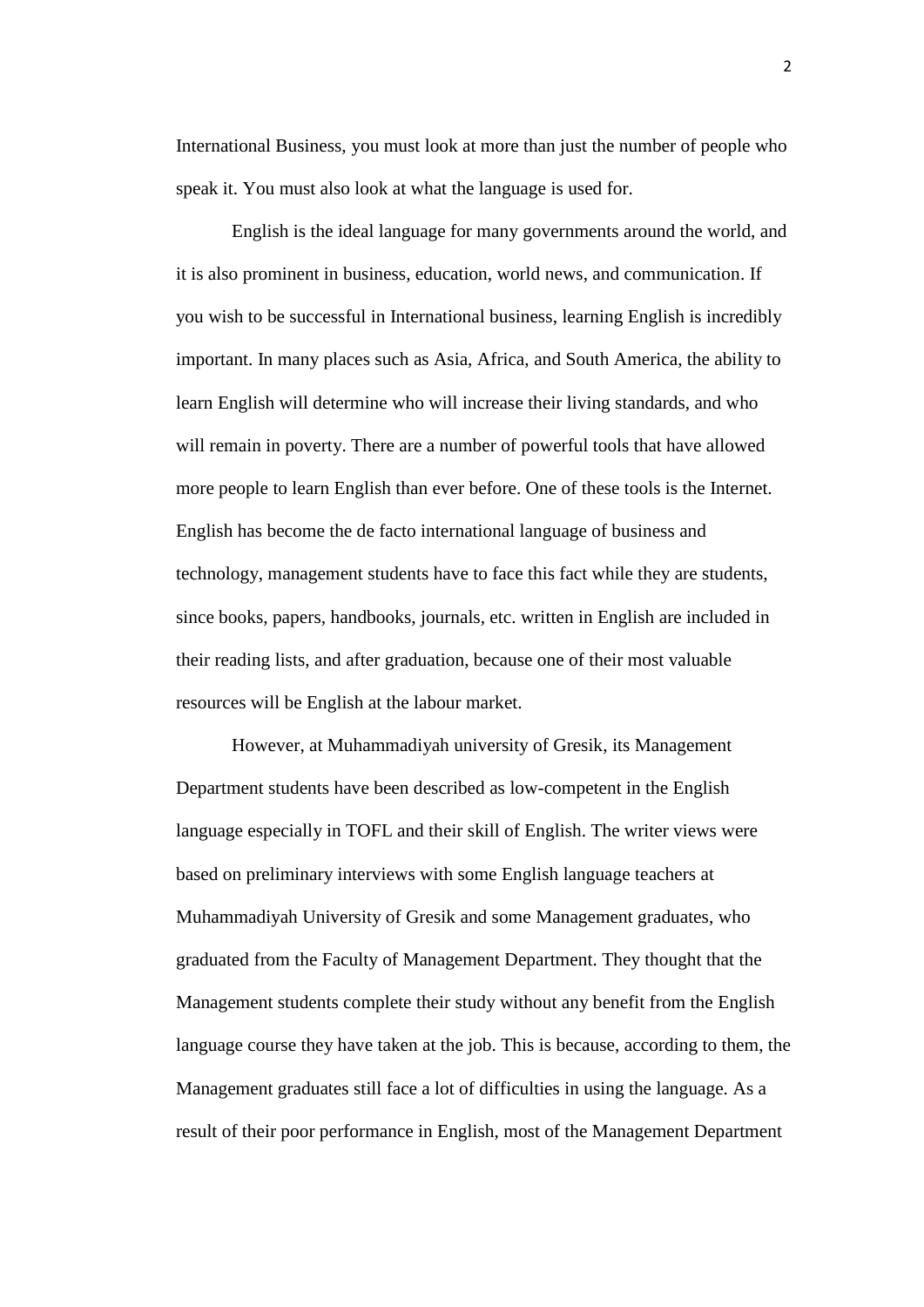graduates have been rejected when applying for work with Management companies.

There are many factors that might have caused the students' low proficiency in English. One is the English language curriculum offered to the Management Department students. The English language for Management Department student at Muhammadiyah university of Gresik are not developed on the basis of an analysis of the English language needs of the undergraduates and as a result, he argued that the students have not got the benefits they need from such courses, stating that an urgent study should be done to evaluate the current curriculum in the English for Management Department student at muhammadiyah university of Gresik.

Given this, the writer, in their evaluation of this curriculum, found that it is more related to General English than to English for Specific Purposes (ESP) and therefore more removed from the students' needs. Along this cause, the researchers were inspired by the problems explained earlier to carry out Management Department students' English language needs.

# **1.2 Statement of Problem**

Based on those statements above, in this study the writer aimed to answer the following research question:

1. What are the perceptions of Management students regarding the reasons for their learning English?

3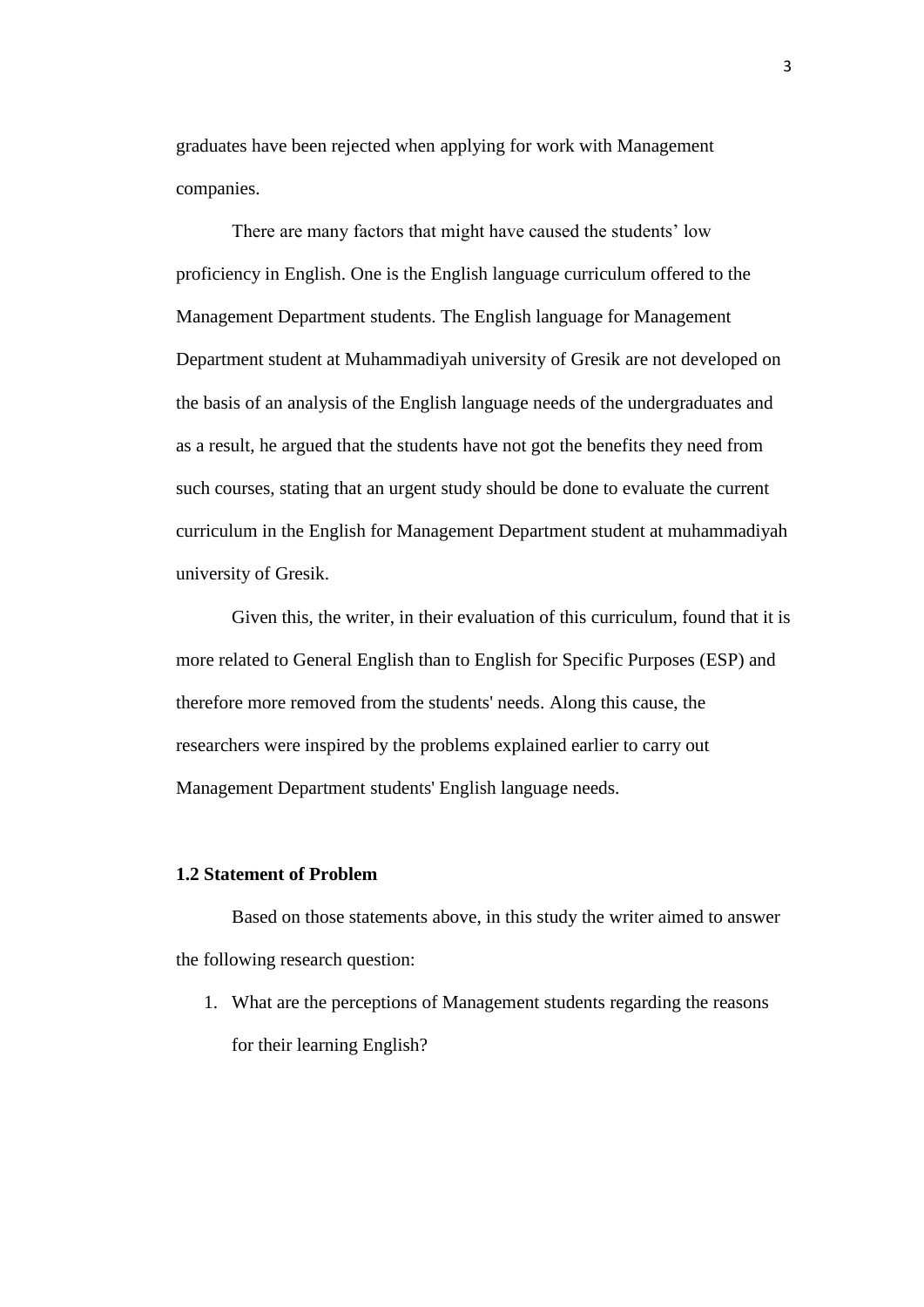- 2. What are the perceptions of students regarding the importance of the sub skills of the four skills (speaking, listening, reading, writing) referring to learning needs and target needs?
- 3. What are the perceptions of English instructors regarding the reasons for students' learning English?
- 4. What are the perceptions of English instructors regarding the importance of the sub skills of the four skills (speaking, listening, reading, writing) referring to learning needs and target needs?

# **1.3 Research Objective**

According to the problem statement above, the objectives of the study can be stated as follows:

- 1. Know the perceptions of Management students regarding the reasons for their learning English
- 2. Know the perceptions of students regarding the importance of the sub skills of the four skills (speaking, listening, reading, writing) referring to learning needs and target needs
- 3. Know the perceptions of English instructors regarding the reasons for students' learning English
- 4. Know the perceptions of English instructors regarding the importance of the sub skills of the four skills (speaking, listening, reading, writing) referring to learning needs and target need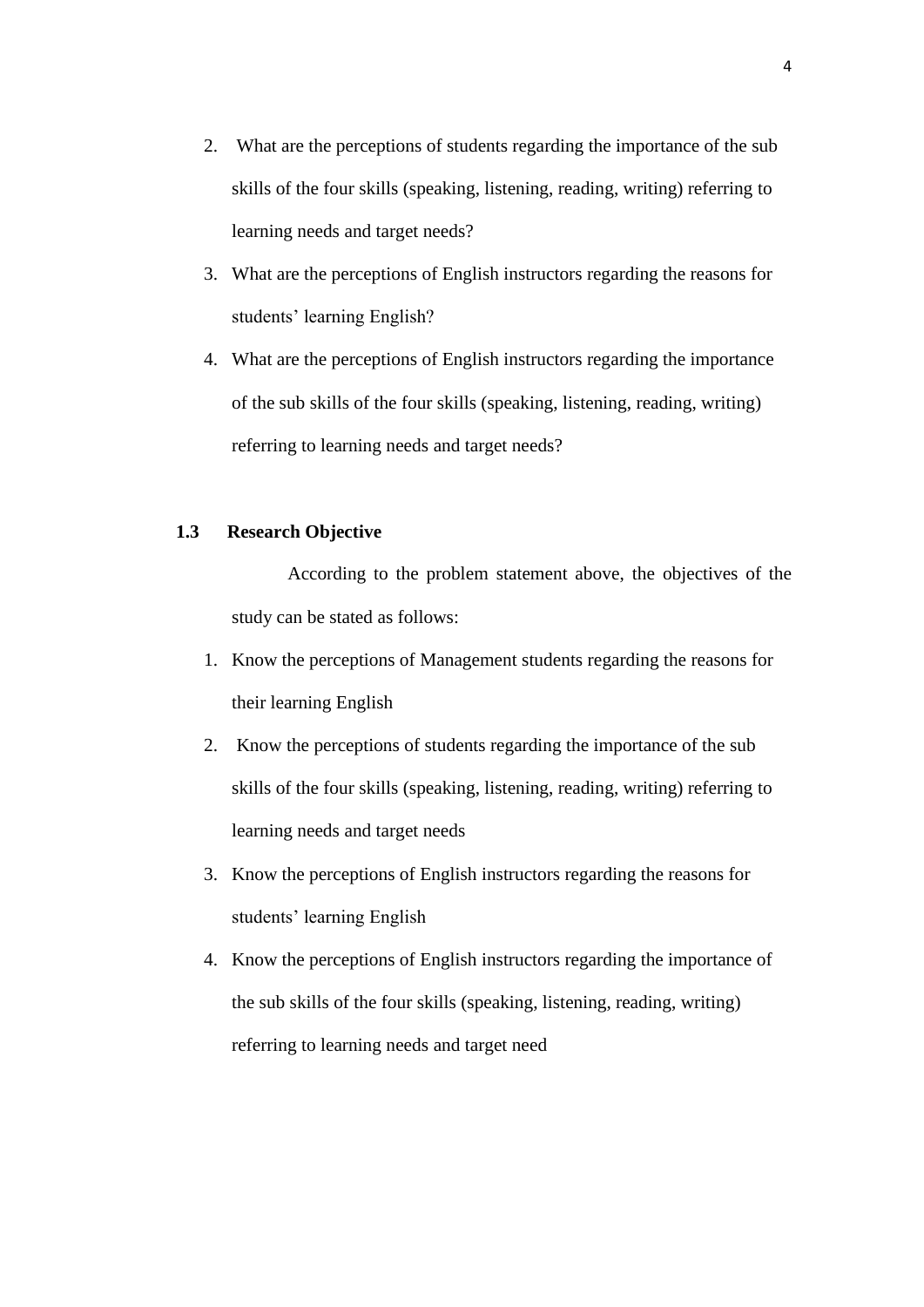# **1.4 Significance of the Study**

## **a. Theoretical Significance**

In the case about the English material for Management Department there is not improve their English skill, because the material of English for Management Department still to general and the materials not appropriate for Management Department. And my result is Management Department students needed the material which appropriate English for business and leadership for development their English in Management Department. In this study, the researcher will find out what factors that can affect Management Department students to have good English and finding what the good English material for Management Department. Hopefully, suggestions regarding the appropriate curriculum for Management department will be put forward. The success of a needs-based ESP program cannot be underestimated.

#### **b. Practical Significance**

The result of this study can contribute some benefits to students and teachers. Here are the benefits:

1) University

This study is important to be done because it will give positive contribution especially for University because most of the students prefer English well. This is also conducted to motivate students in other University or faculty to have preferred English well.

2) Lecture

This study is expected to motivate Lecture, so they can affect other students to prefer English well. .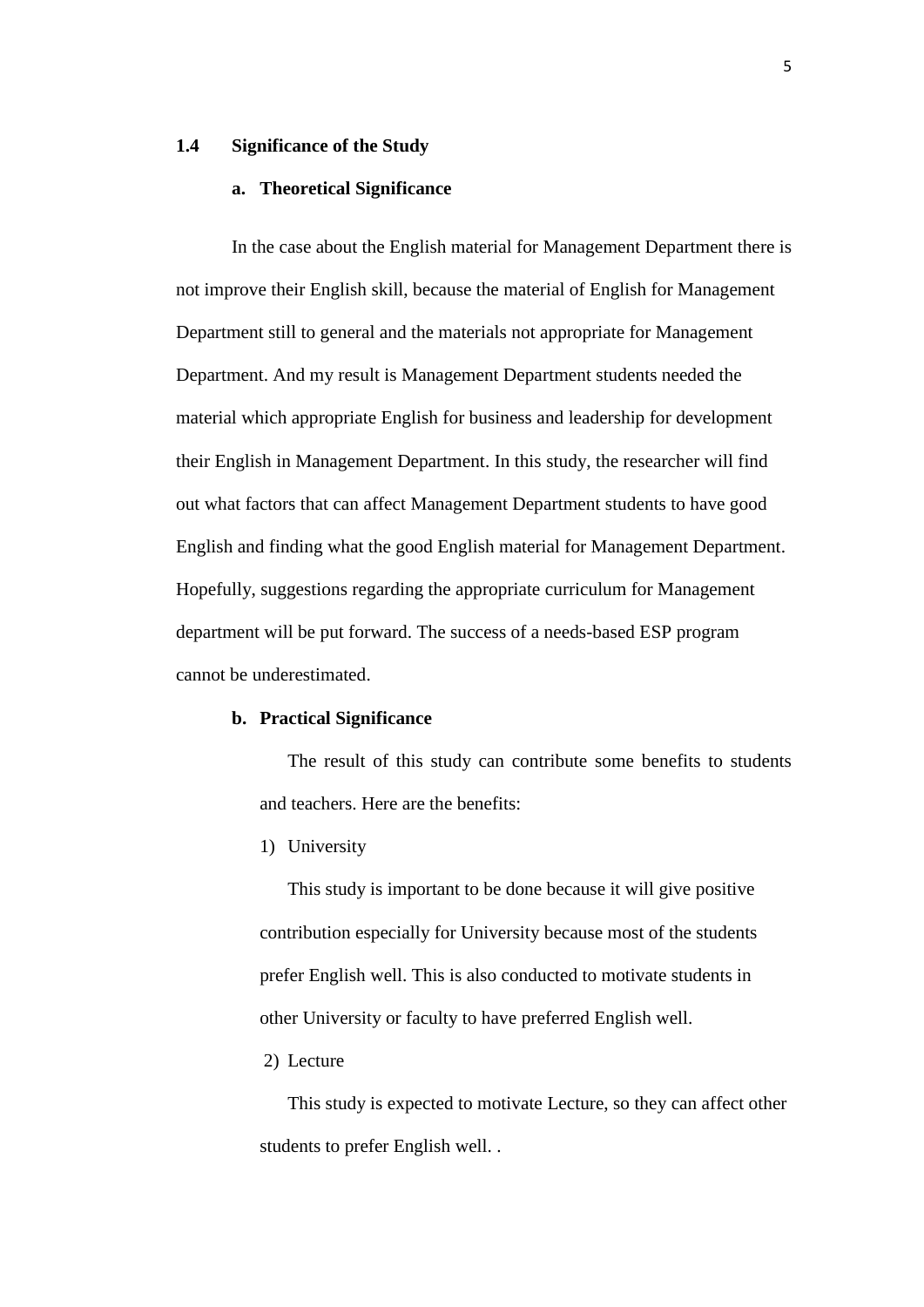3) The Next Researcher

This study can to develop as syllabus or develop English Book for management department.

### **1.5. Scope and Limitation**

In this study, the researcher scopes the study to a ESP student. Actually, there are many ESP student at Gresik. So if the researcher conducts the study to ESP students of University Muhammadiyah of Gresik. But the researcher focus on Management Department and the researcher only investigates the English Language Needs of Management Department Students at Muhammadiyah University of Gresik.

### **1.6 Definition of Key Terms**

**Need Analysis:** is process to identifying a need for determining the target of teaching learning process, need analysis can be conducted by evaluating a English teaching learning and also observe the object of the program need.

**Target Needs:** target needs in this study are general term which has several fields that will determine the need in Management student, include necessity, lack, and want.

**Learning Needs:** a learning need can helps Management students to identify where they are in terms of their knowledge, skill and competencies, versus where they wish to be what are the learning goal?

**ESP (English for Specific Purposes)**: mean of ESP on the research is Management department at University of Muhammadiyah Gresik. It is an approach to language learning, which is based on learner need. The foundations of